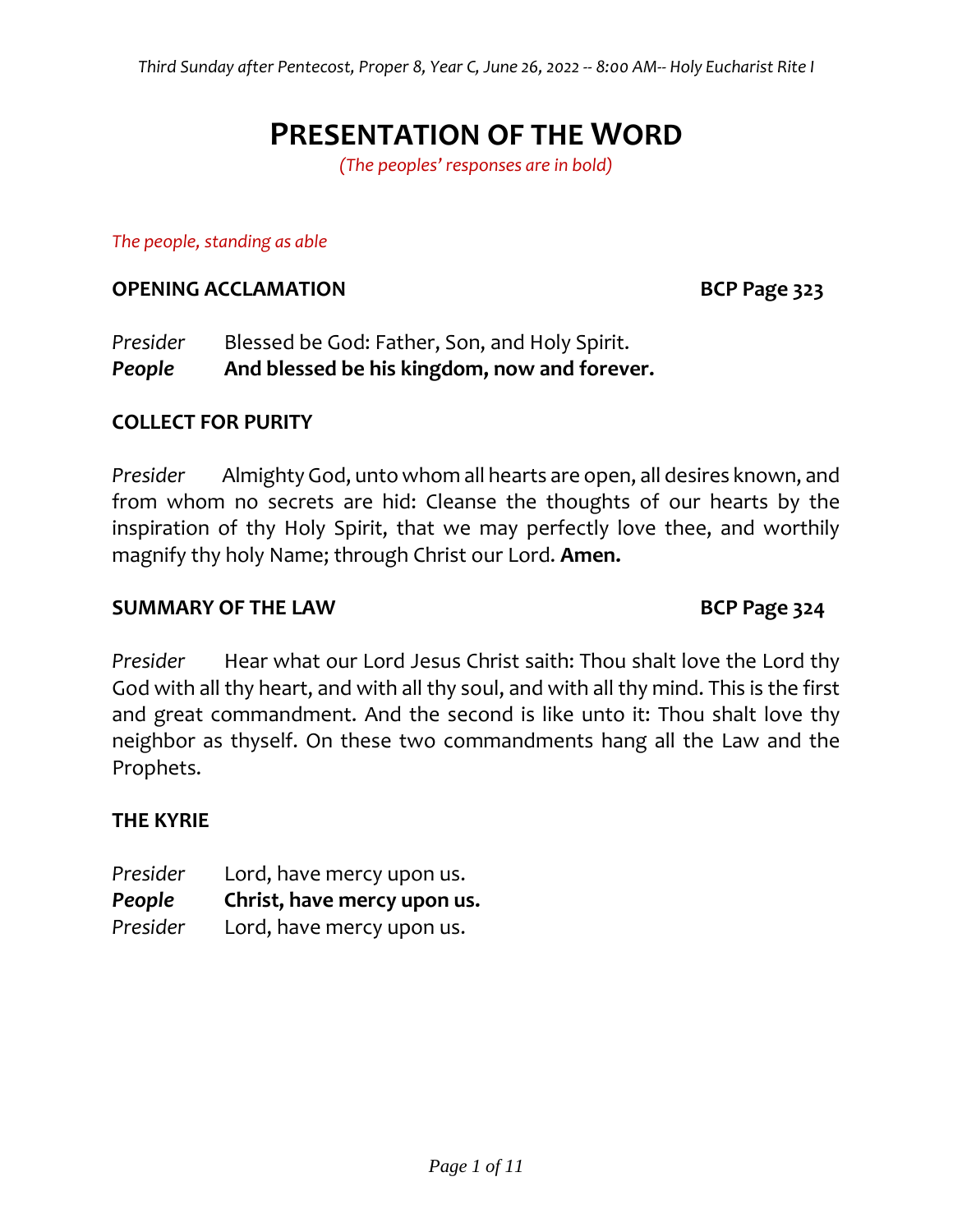# **THE COLLECT OF THE DAY:** Proper 8 **BCP Page 178**

*Presider* The Lord be with you. *People* **And with thy spirit.**  *Presider* Let us pray. *(Silence)*

O Almighty God, who hast built thy Church upon the foundation of the apostles and prophets, Jesus Christ himself being the chief cornerstone: Grant us so to be joined together in unity of spirit by their doctrine, that we may be made an. **Amen**.

*The people, seated*

# **FIRST READING:** 1 Kings 19:15-16,19-21

*Reader* A reading from the first book of Kings.

The LORD said to Elijah, "Go, return on your way to the wilderness of Damascus; when you arrive, you shall anoint Hazael as king over Aram. Also you shall anoint Jehu son of Nimshi as king over Israel; and you shall anoint Elisha son of Shaphat of Abel-meholah as prophet in your place."

So he set out from there, and found Elisha son of Shaphat, who was plowing. There were twelve yoke of oxen ahead of him, and he was with the twelfth. Elijah passed by him and threw his mantle over him. He left the oxen, ran after Elijah, and said, "Let me kiss my father and my mother, and then I will follow you." Then Elijah said to him, "Go back again; for what have I done to you?" He returned from following him, took the yoke of oxen, and slaughtered them; using the equipment from the oxen, he boiled their flesh, and gave it to the people, and they ate. Then he set out and followed Elijah, and became his servant.

*Reader* The Word of the Lord. *People* **Thanks be to God.** *(Silence)*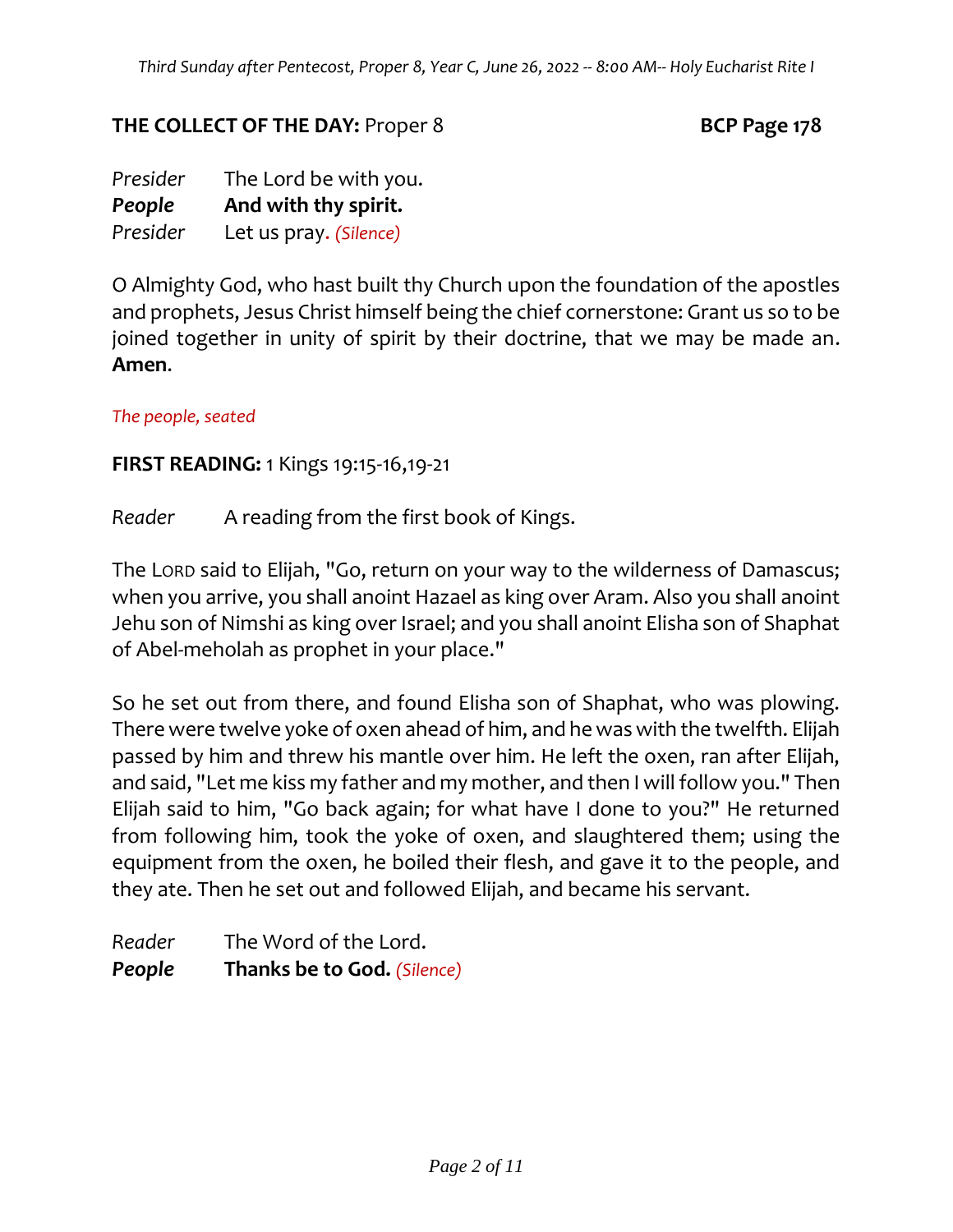### *Said in unison, beginning after the first half verse*

**RESPONSE:** Psalm 16:1-3, 7-11, *Conserva me, Domine* **BCP Page 599** 1 Protect me, O God, for I take refuge in you; \* **I have said to the LORD, "You are my Lord, my good above all other." 2 All my delight is upon the godly that are in the land, \* upon those who are noble among the people. 3 But those who run after other gods \* shall have their troubles multiplied. 4 Their libations of blood I will not offer, \* nor take the names of their gods upon my lips. 5 O LORD, you are my portion and my cup; \* it is you who uphold my lot. 6 My boundaries enclose a pleasant land; \* indeed, I have a goodly heritage. 7 I will bless the LORD who gives me counsel; \* my heart teaches me, night after night. 8 I have set the LORD always before me; \* because he is at my right hand I shall not fall. 9 My heart, therefore, is glad, and my spirit rejoices; \* my body also shall rest in hope. 10 For you will not abandon me to the grave, \* nor let your holy one see the Pit. 11 You will show me the path of life; \* in your presence there is fullness of joy, and in your right hand are pleasures for evermore.**

**SECOND READING:** Galatians 5:1,13-25

*Reader* A reading from the letter to the Galatians.

For freedom Christ has set us free. Stand firm, therefore, and do not submit again to a yoke of slavery.

For you were called to freedom, brothers and sisters; only do not use your freedom as an opportunity for self-indulgence, but through love become slaves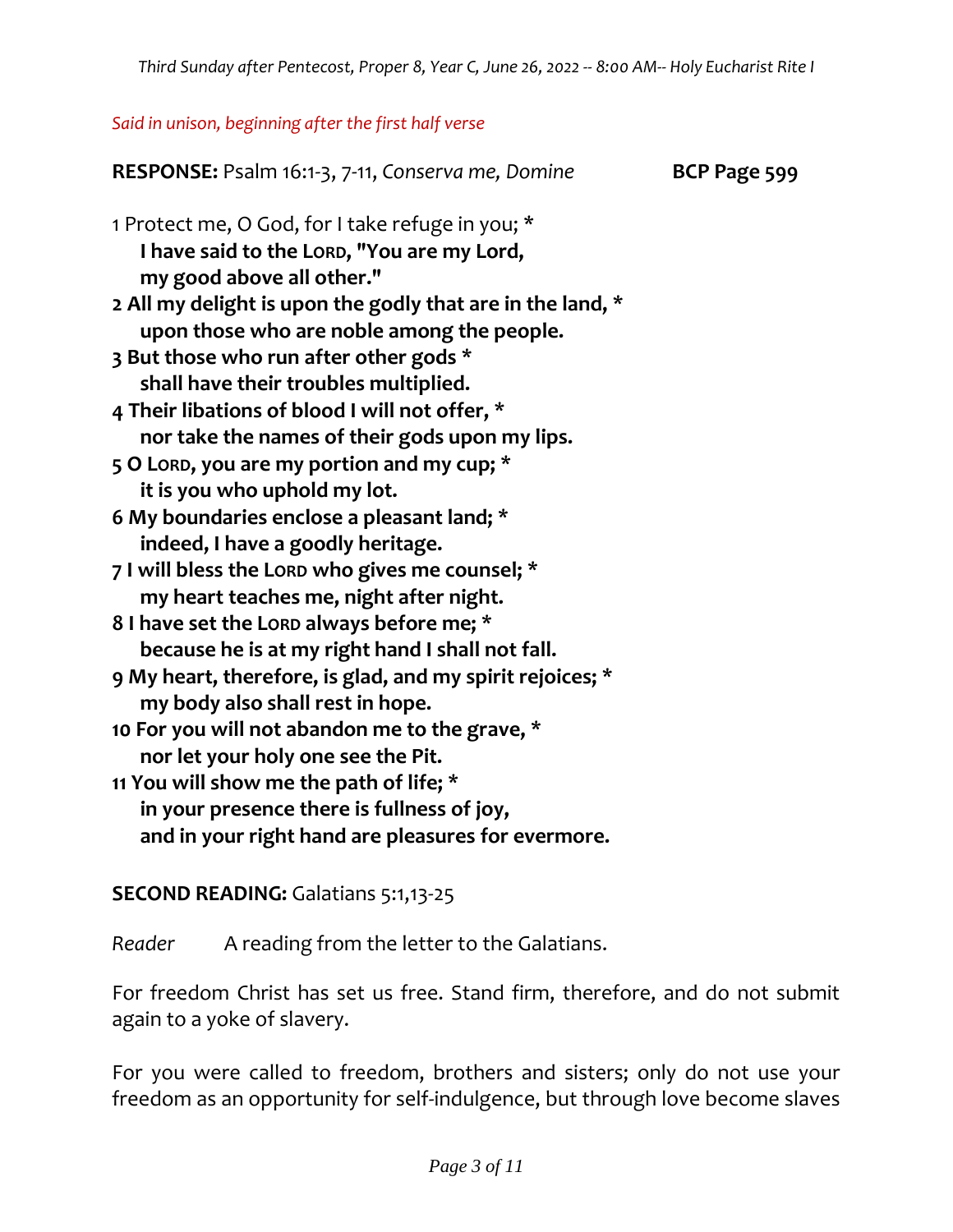to one another. For the whole law is summed up in a single commandment, "You shall love your neighbor as yourself." If, however, you bite and devour one another, take care that you are not consumed by one another.

Live by the Spirit, I say, and do not gratify the desires of the flesh. For what the flesh desires is opposed to the Spirit, and what the Spirit desires is opposed to the flesh; for these are opposed to each other, to prevent you from doing what you want. But if you are led by the Spirit, you are not subject to the law. Now the works of the flesh are obvious: fornication, impurity, licentiousness, idolatry, sorcery, enmities, strife, jealousy, anger, quarrels, dissensions, factions, envy, drunkenness, carousing, and things like these. I am warning you, as I warned you before: those who do such things will not inherit the kingdom of God.

By contrast, the fruit of the Spirit is love, joy, peace, patience, kindness, generosity, faithfulness, gentleness, and self-control. There is no law against such things. And those who belong to Christ Jesus have crucified the flesh with its passions and desires. If we live by the Spirit, let us also be guided by the Spirit.

| People | Thanks be to God. (Silence) |
|--------|-----------------------------|
| Reader | The Word of the Lord.       |

*The people, standing as able*

**THE GOSPEL:** Luke 9:51-62

*Gospeller* The Holy Gospel of our Savior Jesus Christ according to Luke. *People* **Glory be to thee, O Lord.**

When the days drew near for Jesus to be taken up, he set his face to go to Jerusalem. And he sent messengers ahead of him. On their way they entered a village of the Samaritans to make ready for him; but they did not receive him, because his face was set toward Jerusalem. When his disciples James and John saw it, they said, "Lord, do you want us to command fire to come down from heaven and consume them?" But he turned and rebuked them. Then they went on to another village.

As they were going along the road, someone said to him, "I will follow you wherever you go." And Jesus said to him, "Foxes have holes, and birds of the air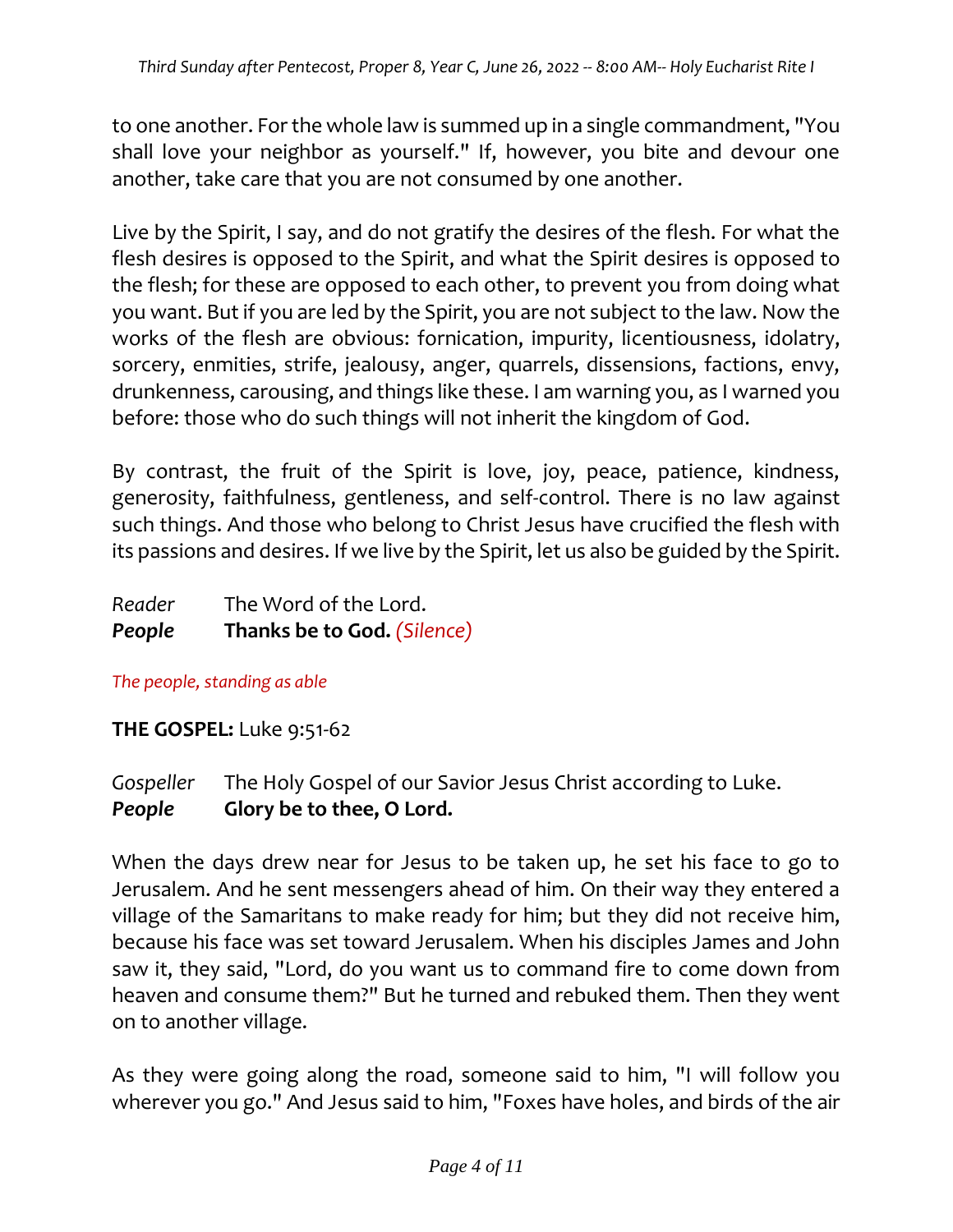have nests; but the Son of Man has nowhere to lay his head." To another he said, "Follow me." But he said, "Lord, first let me go and bury my father." But Jesus said to him, "Let the dead bury their own dead; but as for you, go and proclaim the kingdom of God." Another said, "I will follow you, Lord; but let me first say farewell to those at my home." Jesus said to him, "No one who puts a hand to the plow and looks back is fit for the kingdom of God."

*Gospeller* The Gospel of the Lord. *People* **Praise be to thee, O Christ.**

*The people are seated*

**SERMON:** David J. Lucey *(Silence)*

*The people, standing as able*

# **THE NICENE CREED BCP Page 326**

**We believe in one Lord, Jesus Christ, the only Son of God, eternally begotten of the Father, God from God, Light from Light, true God from true God, begotten, not made, of one Being with the Father. Through him all things were made. For us and for our salvation he came down from heaven:**

 **by the power of the Holy Spirit he became incarnate from the Virgin Mary, and was made man. For our sake he was crucified under Pontius Pilate; he suffered death and was buried. On the third day he rose again in accordance with the Scriptures; he ascended into heaven and is seated at the right hand of the Father.**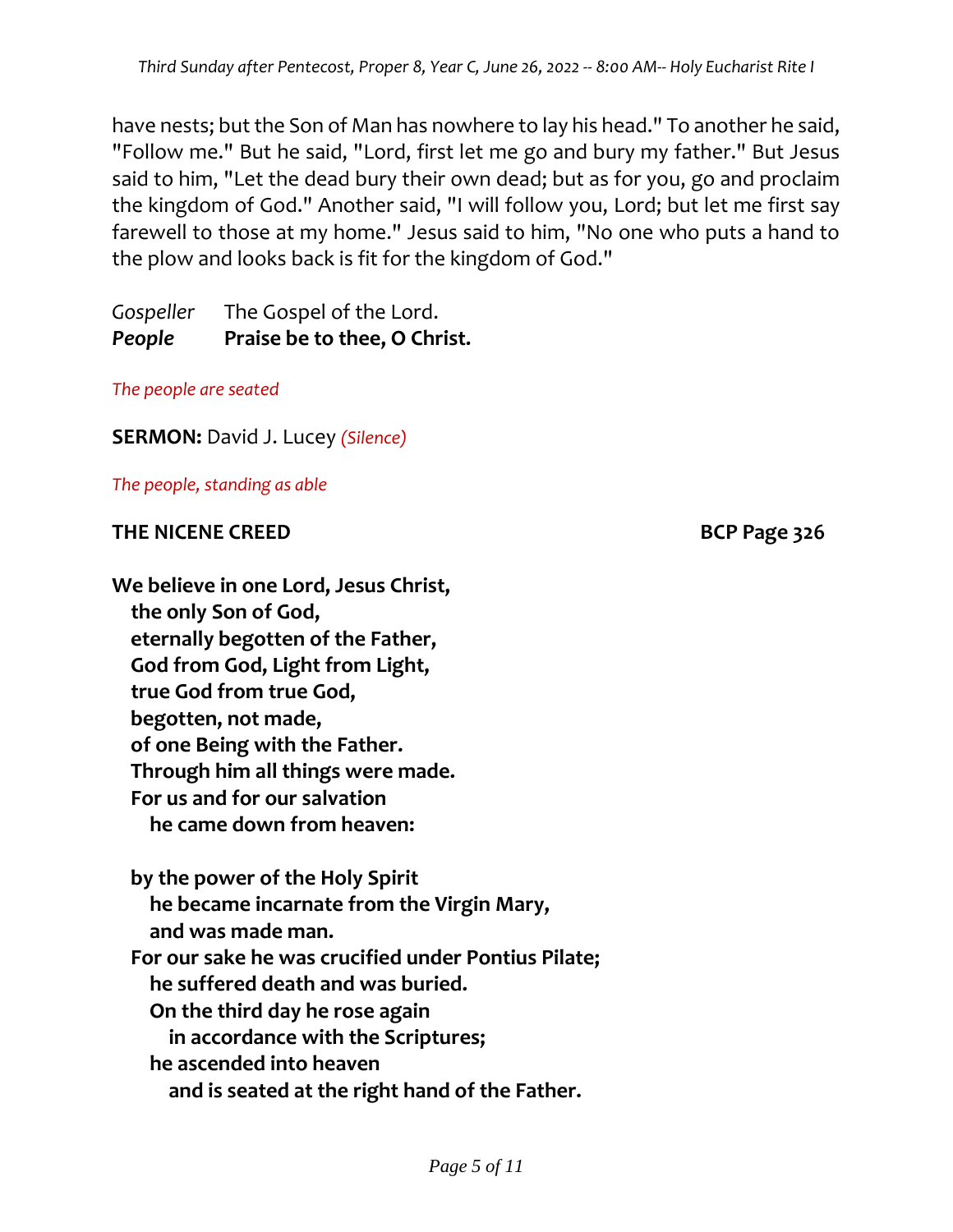**He will come again in glory to judge the living and the dead, and his kingdom will have no end.**

**We believe in the Holy Spirit, the Lord, the giver of life, who proceeds from the Father and the Son. With the Father and the Son he is worshiped and glorified. He has spoken through the Prophets. We believe in one holy catholic and apostolic Church. We acknowledge one baptism for the forgiveness of sins. We look for the resurrection of the dead, and the life of the world to come. Amen.**

# **THE PRAYERS OF THE PEOPLE**

| Leader   | With all our heart and with all our mind, let us pray to the Lord,<br>saying "Lord, have mercy."                                                                                                                                                                                 |
|----------|----------------------------------------------------------------------------------------------------------------------------------------------------------------------------------------------------------------------------------------------------------------------------------|
| Leader   | Defend us, deliver us, and in thy compassion protect us, O Lord, by<br>thy grace.                                                                                                                                                                                                |
| People   | Lord, have mercy.                                                                                                                                                                                                                                                                |
| Leader   | In the communion of blessed Francis of Assisi and of all the saints,<br>let us commend ourselves, and one another, and all our life, to Christ<br>our God.                                                                                                                       |
| People   | To you, O Lord our God. (Silence)                                                                                                                                                                                                                                                |
| Presider | O God, thou hast bound us together in a common life. Help us, in the<br>midst of our struggles for justice and truth, to confront one another<br>without hatred or bitterness, and to work together with mutual<br>forbearance and respect; through Jesus Christ our Lord. Amen. |

# **CONFESSION AND ABSOLUTION BCP Page 330**

*Presider* Let us humbly confess our sins unto Almighty God. *(Silence)*

**Almighty God, Father of our Lord Jesus Christ,**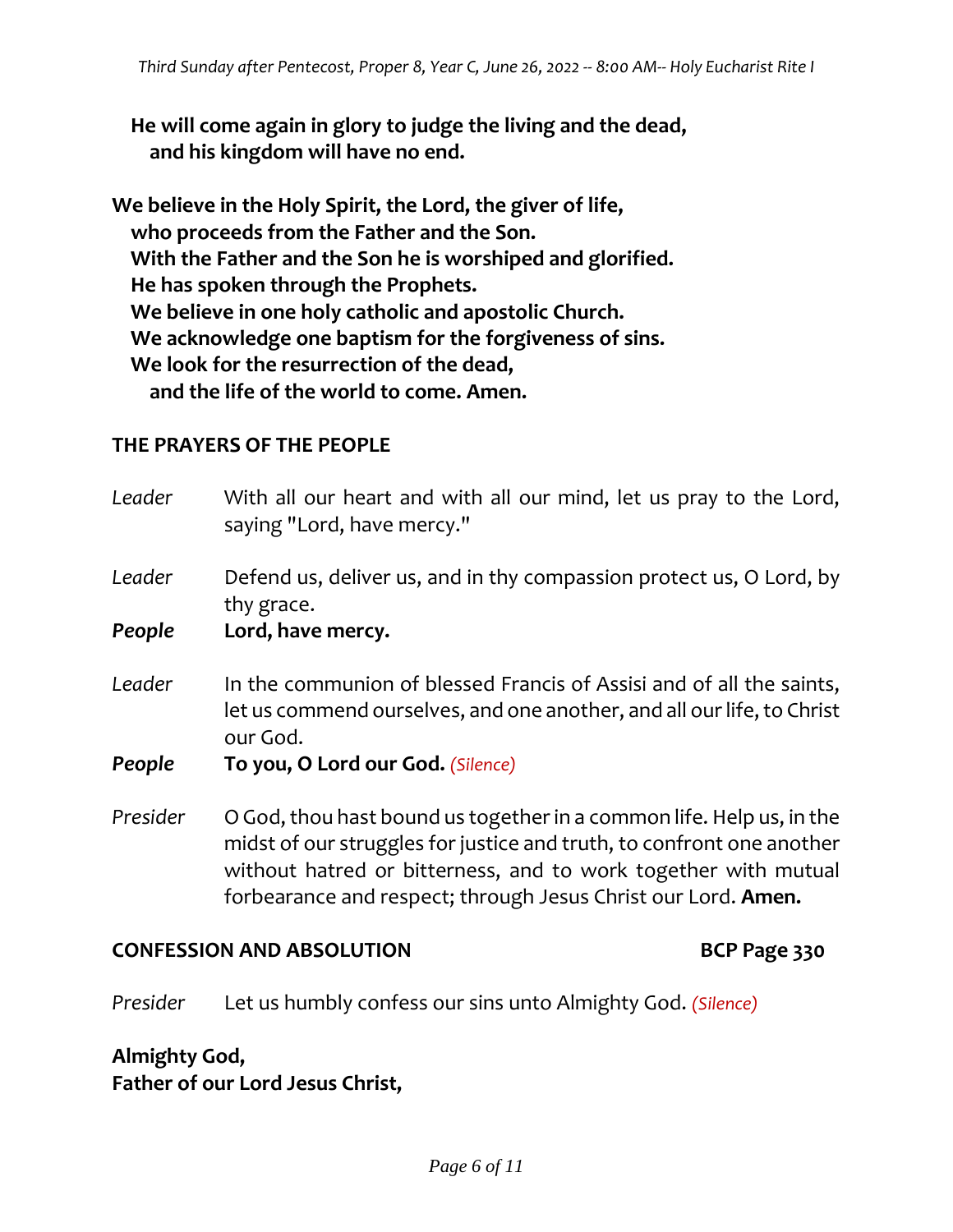**maker of all things, judge of all men: We acknowledge and bewail our manifold sins and wickedness, which we from time to time most grievously have committed, by thought, word, and deed, against thy divine Majesty, provoking most justly thy wrath and indignation against us. We do earnestly repent, and are heartily sorry for these our misdoings; the remembrance of them is grievous unto us, the burden of them is intolerable. Have mercy upon us, have mercy upon us, most merciful Father; for thy Son our Lord Jesus Christ's sake, forgive us all that is past; and grant that we may ever hereafter serve and please thee in newness of life, to the honor and glory of thy Name;**

**through Jesus Christ our Lord. Amen.**

*Presiding* Almighty God, our heavenly Father, who of his great mercy hath promised forgiveness of sins to all those who with hearty repentance and true faith turn unto him, have mercy upon you, pardon and deliver you from all your sins, confirm and strengthen you in all goodness, and bring you to everlasting life; through Jesus Christ our Lord. **Amen.**

# **COMFORTING WORDS BCP Page 332**

*Presider* If any man sin, we have an Advocate with the Father, Jesus Christ the righteous; and he is the perfect offering for our sins, and not for ours only, but for the sins of the whole world. *1 John 2:1-2*

### *The people, standing as able*

# **THE PEACE BCP Page 332**

*Presider* The peace of the Lord be always with you. *People* **And with thy spirit.**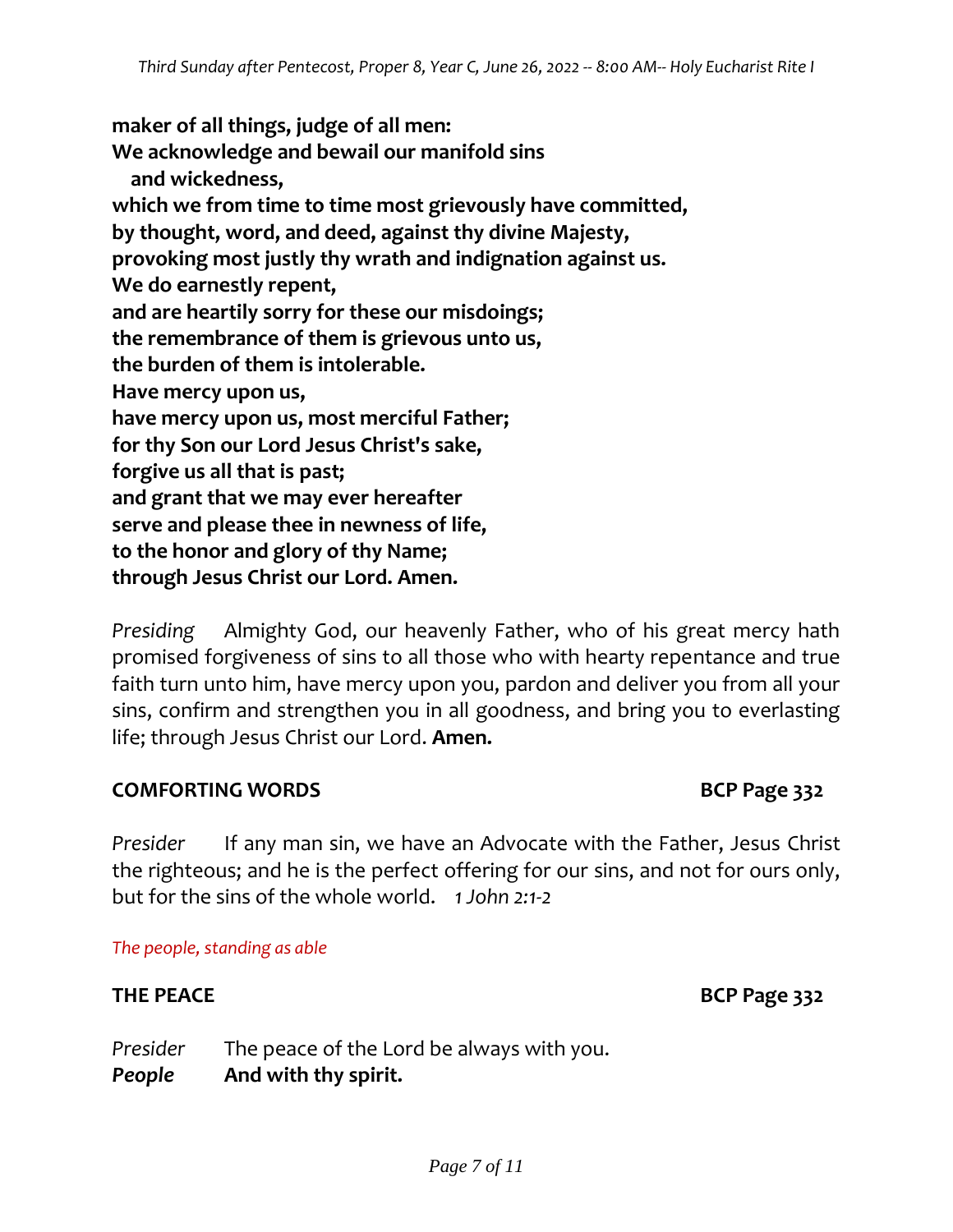# **CELEBRATION OF THE EUCHARIST**

#### *The people, standing as able*

### **PRESENTATION**

| Presider | All things come of thee, O Lord,    |  |
|----------|-------------------------------------|--|
| People   | And of thine own have we given thee |  |

# **THE GREAT THANKSGIVING: Eucharistic Prayer II BCP Page 340**

| Presider | The Lord be with you.                 |
|----------|---------------------------------------|
| People   | And with thy spirit.                  |
| Presider | Lift up your hearts.                  |
| People   | We lift them up unto the Lord.        |
| Presider | Let us give thanks unto our Lord God. |
| People   | It is meet and right so to do.        |

*Presider* It is very meet, right, and our bounden duty, that we should at all times, and in all places, give thanks unto thee, O Lord, holy Father, almighty, everlasting God. Who by water and the Holy Spirit hast made us a new people in Jesus Christ our Lord, to show forth thy glory in all the world.

Therefore with Angels and Archangels, and with all the company of heaven, we laud and magnify thy glorious Name; evermore praising thee, and saying,

**Holy, holy, holy, Lord God of Hosts: Heaven and earth are full of thy glory. Glory be to thee, O Lord Most High. Blessed is he that cometh in the name of the Lord. Hosanna in the highest.**

#### *The people, kneeling as able*

All glory be to thee, O Lord our God, for that thou didst create heaven and earth, and didst make us in thine own image; and, of thy tender mercy, didst give thine only Son Jesus Christ to take our nature upon him, and to suffer death upon the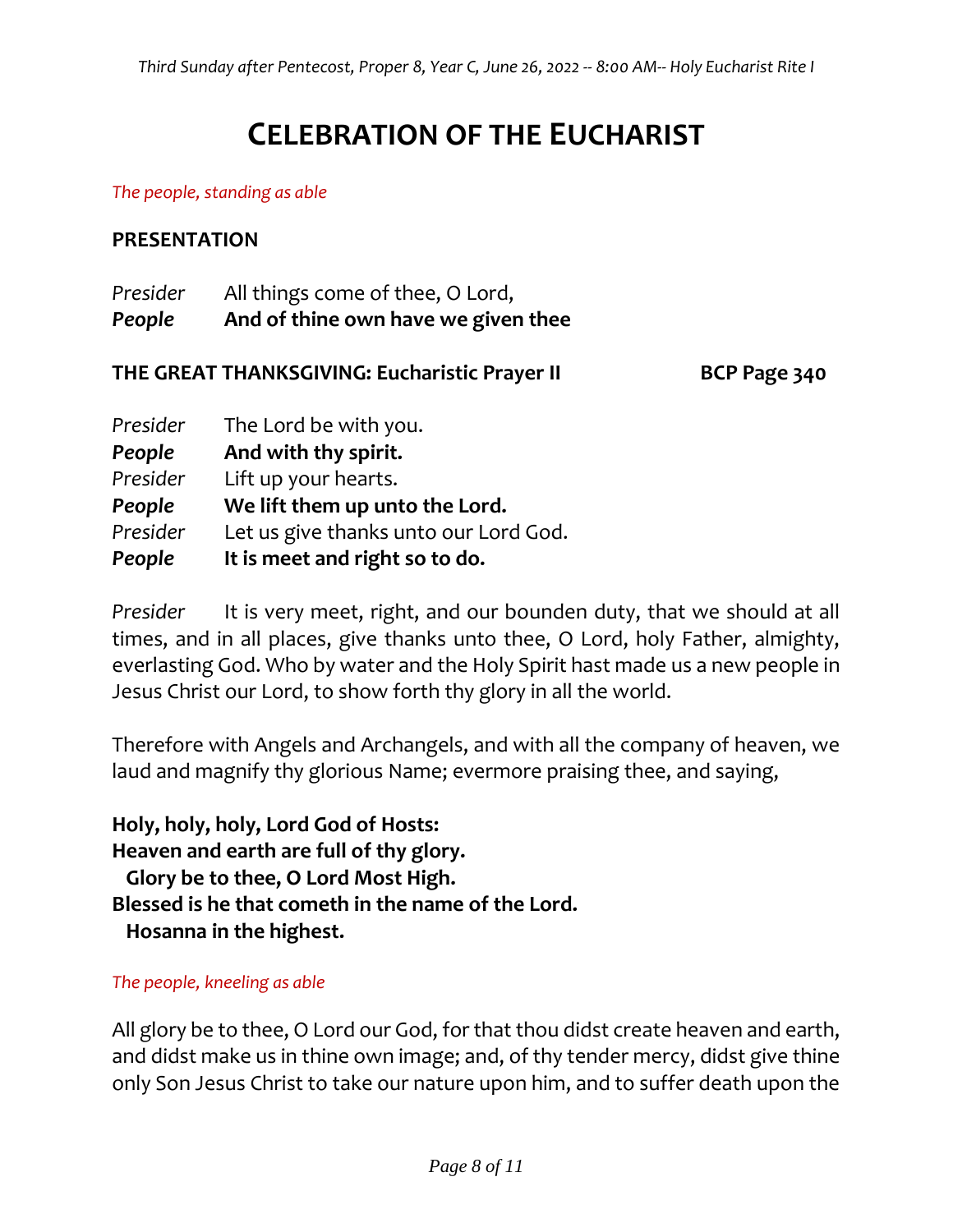cross for our redemption. He made there a full and perfect sacrifice for the whole world; and did institute, and in his holy Gospel command us to continue, a perpetual memory of that his precious death and sacrifice, until his coming again.

# *At the following words concerning the bread, the Celebrant is to hold it, or lay a hand upon it; and at the words concerning the cup, to hold or place a hand upon the cup and any other vessel containing wine to be consecrated*

For in the night in which he was betrayed, he took bread; and when he had given thanks to thee, he broke it, and gave it to his disciples, saying, "Take, eat, this is my Body, which is given for you. Do this in remembrance of me."

Likewise, after supper, he took the cup; and when he had given thanks, he gave it to them, saying, "Drink this, all of you; for this is my Blood of the New Covenant, which is shed for you, and for many, for the remission of sins. Do this, as oft as ye shall drink it, in remembrance of me."

Wherefore, O Lord and heavenly Father, we thy people do celebrate and make, with these thy holy gifts which we now offer unto thee, the memorial thy Son hath commanded us to make; having in remembrance his blessed passion and precious death, his mighty resurrection and glorious ascension; and looking for his coming again with power and great glory.

And we most humbly beseech thee, O merciful Father, to hear us, and, with thy Word and Holy Spirit, to bless and sanctify these gifts of bread and wine, that they may be unto us the Body and Blood of thy dearly-beloved Son Jesus Christ.

And we earnestly desire thy fatherly goodness to accept this our sacrifice of praise and thanksgiving, whereby we offer and present unto thee, O Lord, our selves, our souls and bodies. Grant, we beseech thee, that all who partake of this Holy Communion may worthily receive the most precious Body and Blood of thy Son Jesus Christ, and be filled with thy grace and heavenly benediction; and also that we and all thy whole Church may be made one body with him, that he may dwell in us, and we in him; through the same Jesus Christ our Lord;

By whom, and with whom, and in whom, in the unity of the Holy Ghost all honor and glory be unto thee, O Father Almighty, world without end. **AMEN.**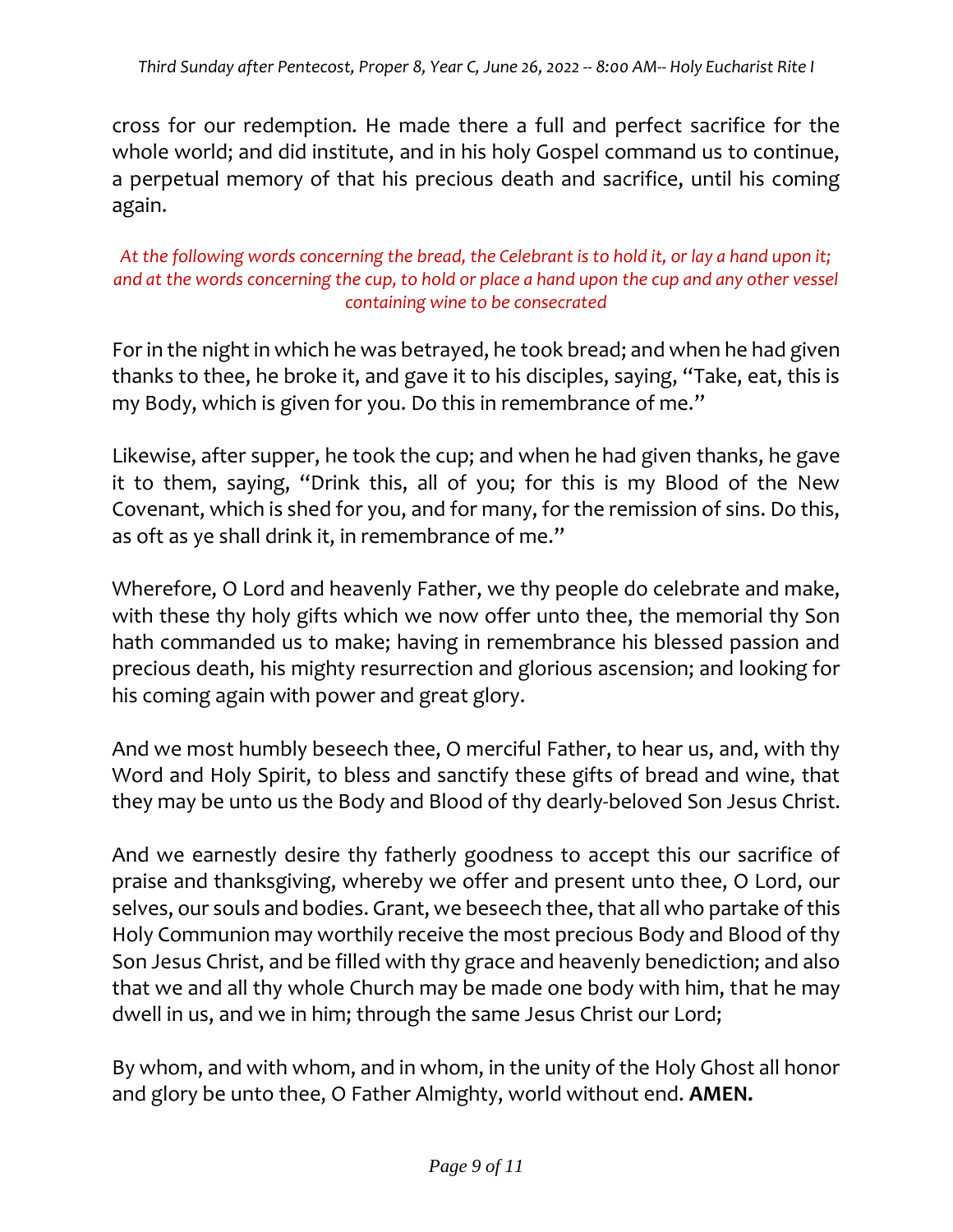# **THE LORD'S PRAYER BCP Page 336**

*Presider* And now, as our Savior Christ hath taught us, we are bold to say,

**Our Father, who art in heaven, hallowed be thy Name, thy kingdom come, thy will be done, on earth as it is in heaven. Give us this day our daily bread. And forgive us our trespasses, as we forgive those who trespass against us. And lead us not into temptation, but deliver us from evil. For thine is the kingdom, and the power, and the glory, for ever and ever. Amen.**

# **THE BREAKING OF THE BREAD BCP Page 337**

*Presider* Alleluia. Christ our Passover is sacrificed for us; *People* **Therefore let us keep the feast. Alleluia.**

**O Lamb of God, that takest away the sins of the world, have mercy upon us. O Lamb of God, that takest away the sins of the world, have mercy upon us. O Lamb of God, that takest away the sins of the world, grant us thy peace.**

*Presider* The Gifts of God for the People of God. Take them in remembrance that Christ died for you, and feed on him in your hearts by faith, with thanksgiving.

*The Bread and the Cup are given to the communicants.*